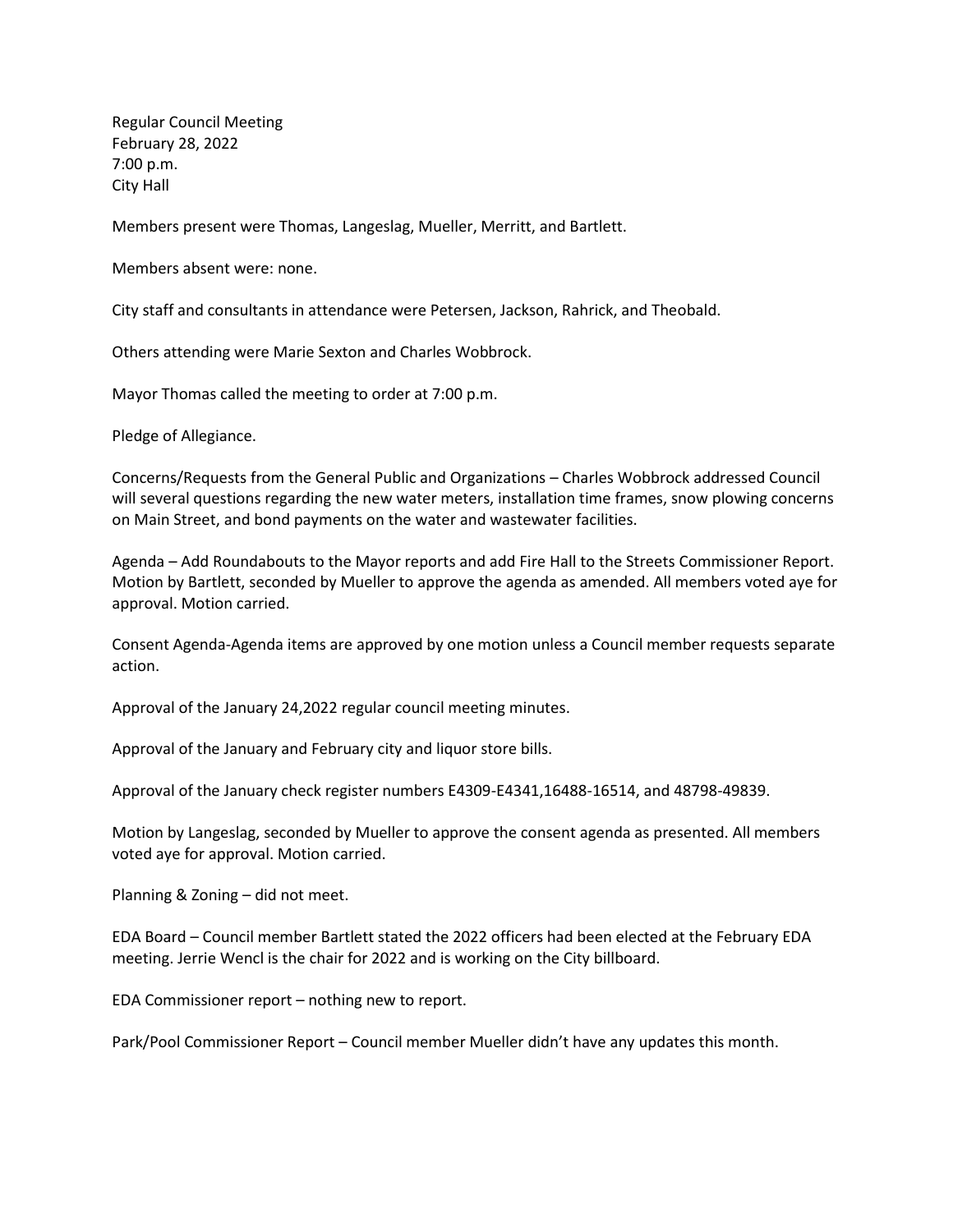Water/Wastewater Commissioner Report – Council member Langeslag stated there had been over 100 new water meters installed. The fine screen and new tarp had also been installed at the wastewater treatment plant.

Liquor Store Commissioner Report – Council member Bartlett stated the Municipal Liquor store would be closed March 7-8 for floor maintenance. Bartlett also stated new credit card machines and a new point of sale system were being looked at by City staff.

Streets Commissioner Report – Council member Merritt stated he would address the snow plowing concerns on Main Street with Administrator Petersen.

Park Bathroom – Council member Merritt stated the park bathrooms have not been upgraded since installation. Council could consider remodel, new fixtures, or an addition.

Motion by Merritt, seconded by Langeslag to get bids for ADA park bathroom addition. All members voted aye for approval. Motion carried.

Motion by Merritt, seconded by Mueller to proceed with obtaining bids for replacement of park bathroom fixtures, paint, upgrades to electrical and lights with an option for electric doors. All members voted aye for approval. Motion carried.

Fire Hall – Council member Merritt stated a discussion about a new fire hall should begin again. Council and the Fire Department could look at the building Seykora just built.

Capital Advisory Board – Council member Mueller stated the pool edging would wait until the City received more quotes in the spring. Fasteners would definitely be installed in the spring to hold the edging in place. Mueller stated the pump room and bathroom doors need some kind of security or new locks. Mueller also stated the shade cloth on the pergola should be replaced in 2023.

City Attorney – none.

City Engineer – Engineer Theobald stated the water service review had begun. Theobald stated streets in the southwest part of Medford and broken water valves need quotes to be repaired.

## Mayor –

City Sign – Mayor Thomas stated he had looked at possible sign options for a digital sign to be installed on the north end of Medford. The approximate cost would be \$18,000-\$20,000 for a 4x4 sign. Council consensus was to allow Mayor Thomas to get quotes for a s sign including installation costs and bring to Council for consideration.

Trees – Mayor Thomas stated the City staff would only be removing infected Ash trees on City property.

Roundabouts – Mayor Thomas stated he had discussed the roundabouts with the State of Minnesota. The State of Minnesota is currently looking in to the contract between the State and the City.

City Administrator – Administrator Petersen presented a memo updating Council on public works and general City activities over the past month.